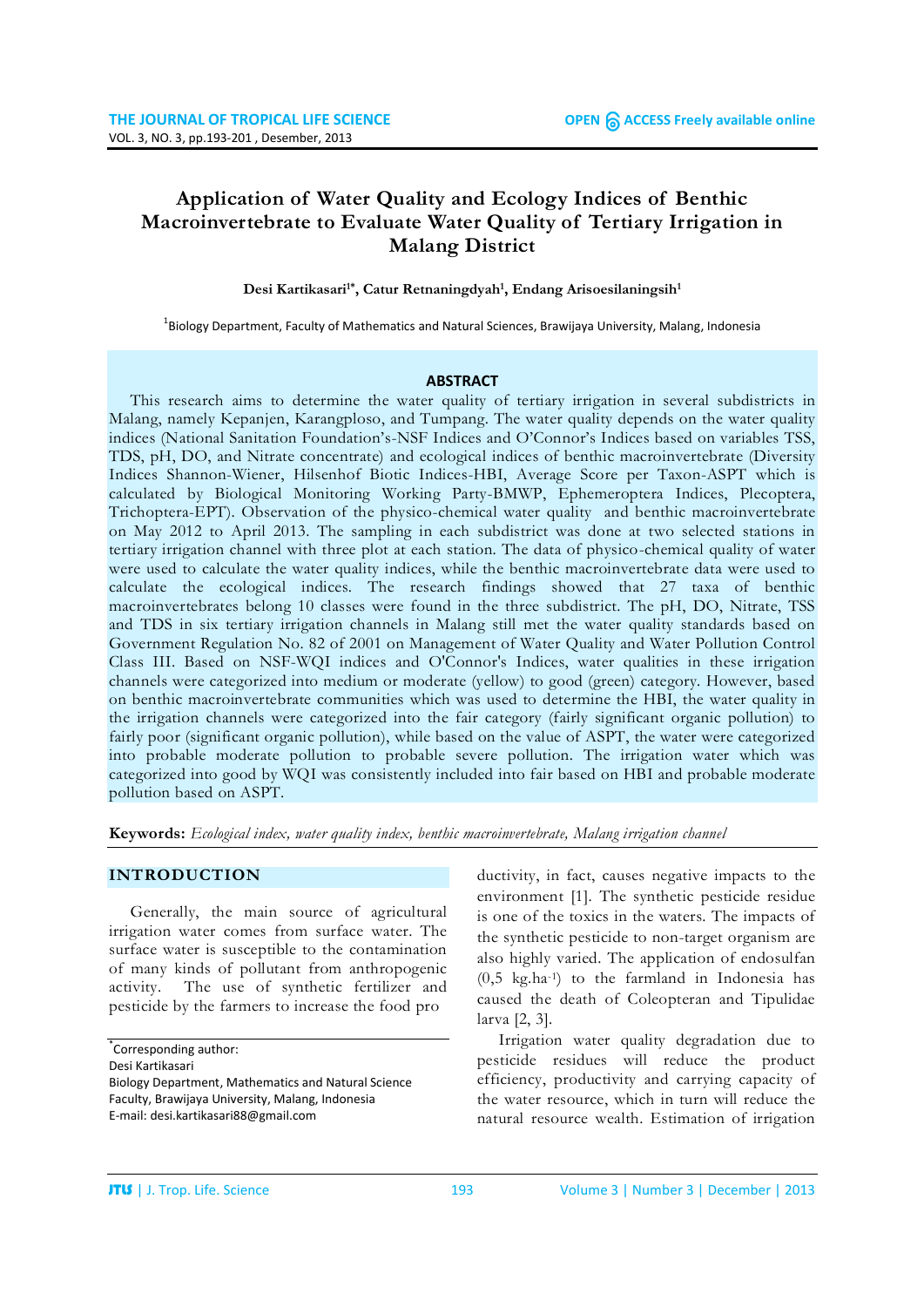water quality degradation can be done by looking at the influence of pollutants on aquatic organisms and the living environment. Evaluation of the pollutant can be seen from both physically and biology by approaches of varied water quality indices and ecological indices. Determination of these indices is to simplify the information, so the water quality is enough to present in a single value, and the quality can be compared each other from time to time [4].

Nation Sanitation Foundation Water Quality Index (NSF-WQI) is one of the water quality indices developed since 1970 by Brown, Mc Clelland, Deininger and Tozer. The index has been used by many environmental experts from several countries and proved to be a reliable indices in describing the environment quality. Therefore, NSF-WQI is also referred to as the Environmental Quality Index (EQI) while O'Connor's Index is defined as water quality standards for the utilization of fisheries, aquatic organisms and drinking water [4].

Benthic macroinvertebrates have been used extensively in some countries as a biological indicator to assess the health status and ecological integrity of the waters, because benthic macroinvertebrates system plays an important role in the food chain [5]. Benthic macroinvertebrates are also very sensitive to the environmental changes and characteristics of habitat caused by the presence of human activity, both natural and artificial [6]. Most of the uses of benthic macroinvertebrates as biological indicators are still focused on the deterioration of water quality caused by organic pollution [7]. However, nowadays, this has grown to other pollutions such as heavy metals [8], sedimentation [9] and climate change [10]. In several countries, it has been developed many ecological indices for water quality monitoring in addition to the environmental index, such as (Biological Monitoring Working Party-BMWP, Average Score per Taxa-ASPT, Hillsenhof Biotic Index-HBI, Belgian Biotic Index, BBI, Family Biotic Index-FBI, Extended Biotic Index-EBI, EPT% (Ephemeroptera, Plecoptera, Trichoptera) and EPT/Chironomus%. These indices have been used in Turkey to assess the water quality in

Cukurca and Isparta River and the results are varied from weak to good [11].

Based on the explanation above, the integration of water quality indices and ecological indices based on the quality of benthic macroinvertebrates community is expected to be more effective as a base for evaluation and reflecting the quality of irrigation water in Malang. Then, the evaluation result is expected to be used as a base for the management of irrigation and providing better water irrigation quality to support the healthy agriculture.

## **MATERIALS AND METHODS**

The research was undertaken by conducting surveys to several tertiary irrigation channels in Kepanjen, Karangploso and Tumpang, located in Malang regency from May 2012 until April 2013 (Figure 1). In those areas, the conditions of the surroundings are different from one another. In Kepanjen irrigation channel, the surrounding is dominated with ricefield and settlements. Karangploso is dominated with lettuce and rice field, while Tumpang is dominated with rice and vegetable field. In those selected subdistricts, sampling was done at two tertiary irrigation channels with three plots repetitions at each observation stations.



Figure 1. Research areas in Malang District, Indonesia

In each plot, benthic macroinvertebrate sampling and measurement of water quality include pH, Dissolved Oxygen (DO), Total Suspended Solid (TSS), Total Dissolved Solid (TDS), and nitrate, were done by using the method by [12]. The benthic macroinvertebrate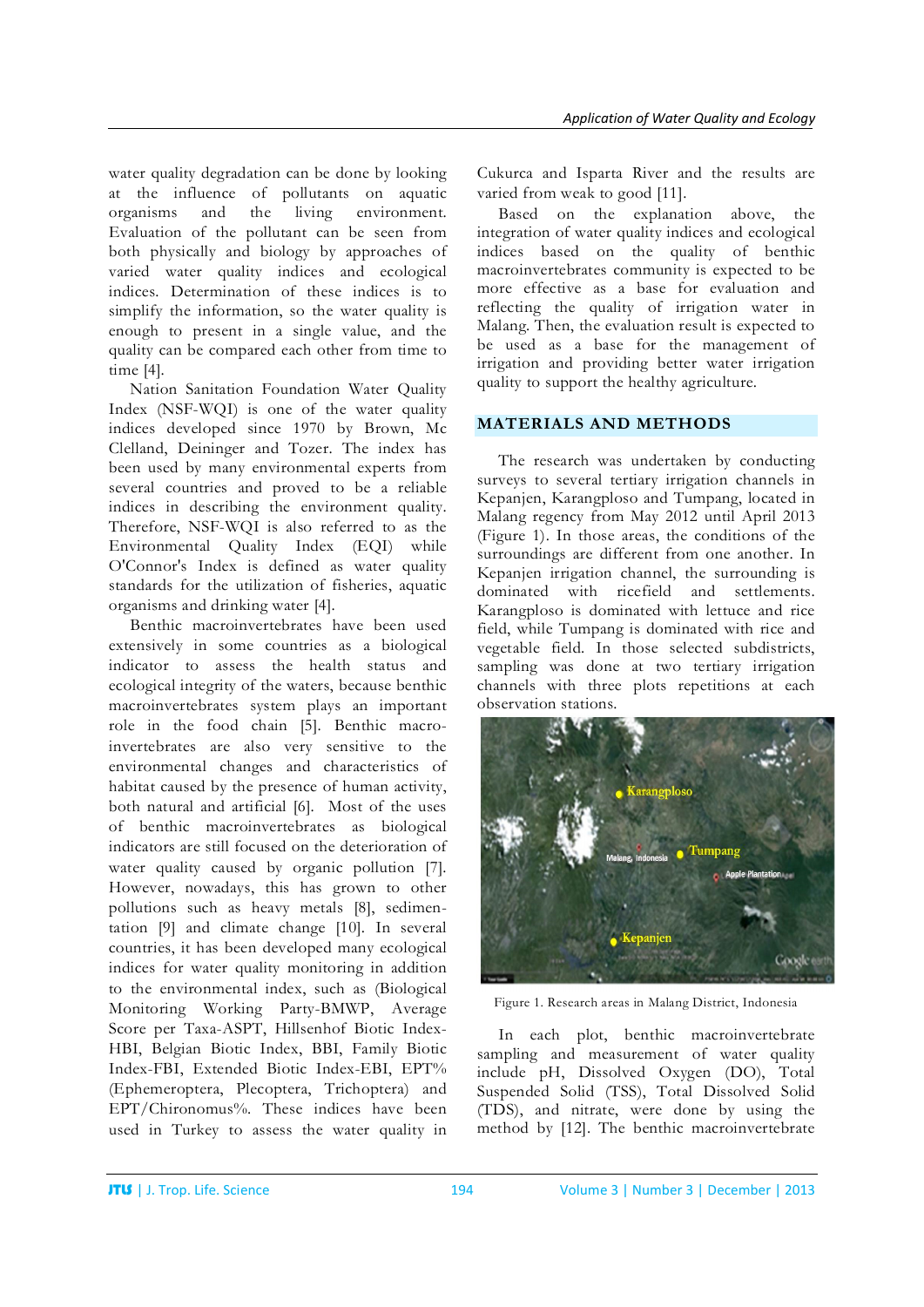sampling was conducted by using Surber Net by putting the frame foot of the net at the opposing directions. The substrate contained in the frame foot was stirred with hand carefully so that benthic organisms attached to rocks or gravel were rinsed, washed away, and collected in Surber Net. Then, the obtained samples were stored, sorted and preserved with formalin 4%. The identification and counting of the benthic macroinvertebrate abundance employed a stereo microscope and identification key by [13, 14, 15, 16].

The obtained data was tabulated by using Microsoft Excel 2007 and analyzed statistically in quantitative descriptive. The data from several variables of water quality was analyzed with Software SPSS 16. The results of measurements of physical-chemical water quality that were used to determine the water quality index are NSF-WQI and O'Connor's Index [4]. The results of identification and counting of the abundance of benthic macroinvertebrate was used to determine several ecological indices, namely Hilsenhof-Biotic Index-HBI, Average Score per taxon-ASPT which was calculated from the Biological Monitoring Working Party-BMWP, Ephemeroptera index, Plecoptera, Trichoptera-EPT [17].

## **RESULTS AND DISCUSSION**

## **Profile of the Physical-chemical Quality of Water in the Tertiary Irrigation Channels in Malang**

The monitoring result of physical-chemical quality of water in six tertiary irrigation channels in Malang regency can be seen in Table 1. All observed variables still met the water quality standards based on Government Regulation No. 82 of 2001 on Management of Water Quality and Water Pollution Control class III (water allocation can be used for bream preservation, livestock, water for irrigating crops, and or other uses that require the same water quality) namely pH 6-9, DO more than 3 mg.L-1, nitrate less than 20 mg.L-1, TSS less than 400 mg.L-1, and TDS less than 1000 mg.L-1. Thus, in general, it can be showed that the quality of the water in those irrigation channels was still good to be used for farmland irrigation

Total Dissolved Solid (TDS) value can reflect the existence of salinity problem or dissolved salt content that will affect structure of the soil and agricultural crops [18]. TDS value 175 mg.L-1 shows very good quality of irrigation water and between 175-525 mg.L-1 indicates good quality that is acceptable for farmland irrigation water [19].

The results of the research conducted by [20] showed that the water conductivity levels in irrigation channels in Malang ranged between 110-279 µS.cm-1 or 0.11-0.28 dS.m-1. Hence, it can be concluded that there was no salinity water in irrigation water in Malang. TDS value between 450-2000 mg.L-1 indicates that there was low to moderate salinity problem so that it was recommended to avoid planting plant that was sensitive to salt.

The highest nitrate level was in Karangploso 1 (nitrate  $6.70+0.61$  mg.L-1) and Tumpang 1 (nitrate 6.64+0.19 mg.L-1). Levels of NO3--N more than 5-30 mg.L-1 indicates slight to moderate degree of restriction on use, while the nitrate concentration less than 5 mg.L-1 has a good quality which may be used for any plant [21]. Thus, it is necessary to do the preparation process, such as remediation of irrigation water. Based on the research by [22], it was shown that planting riparian vegetation along 275 m in the irrigation channel for at least 40 days could improve the water quality from lightly polluted becomes unpolluted and from significantly polluted with organic material into lightly polluted. According to [23], the presence of riparian vegetation plays an important role in aquatic ecosystems: (1) as a trapper sediment particles (usually clay)-biofiltration, (2) for stability of the channel to reducing the risk of erosion, (3) habitat and corridor, (4) balancing the water flow, availability of light, and reducing the extreme temperature in the surrounding environment.

Result of the determination of water quality index (WQI) of the six areas of research through NSF-WQI index measurement and O'Connor's Index (Figure 2) showed that the irrigation channels in Malang can be categorized into medium or moderate (yellow) to good (green). Thus, irrigation channels in Malang can still be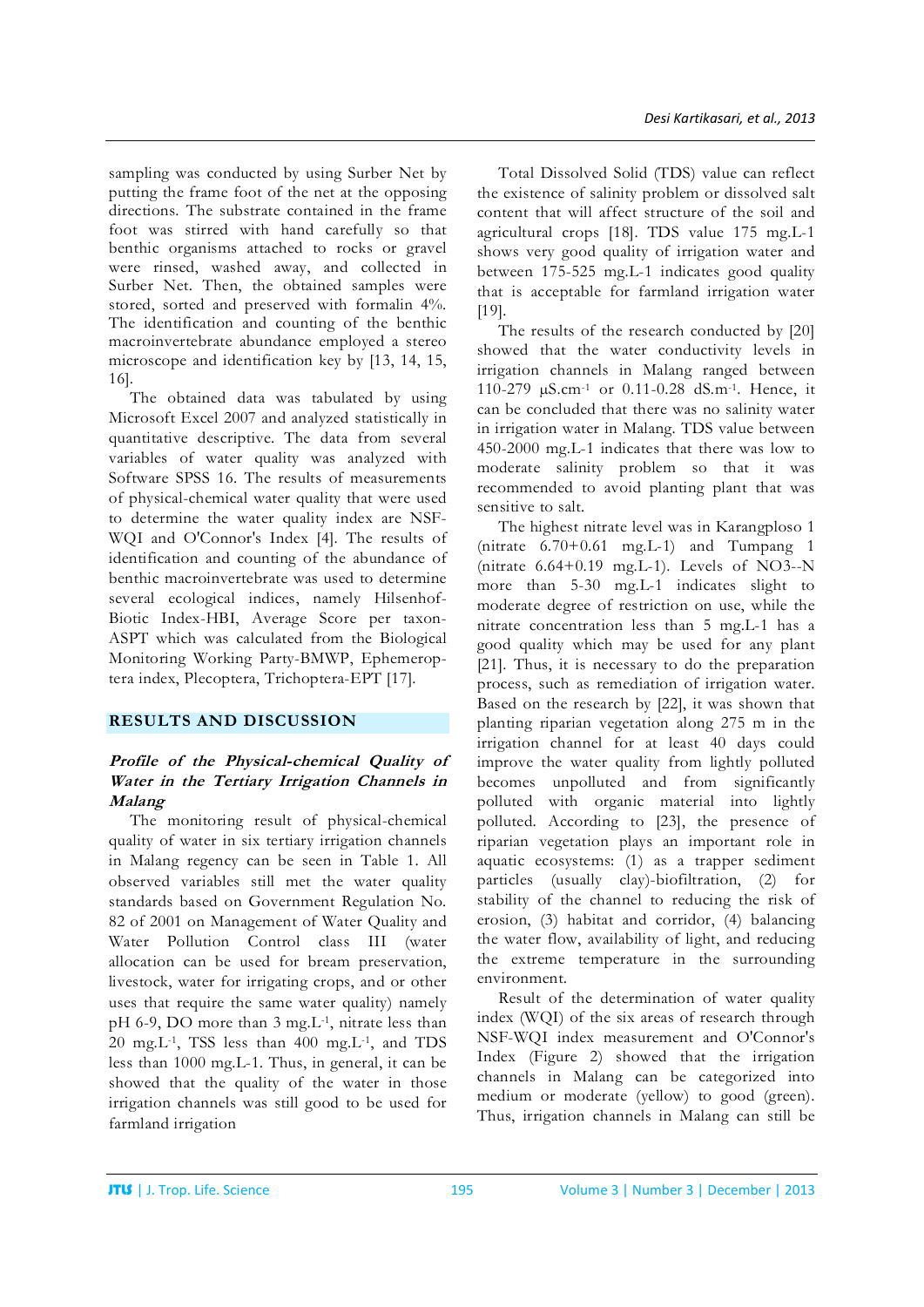used for the purposes of fisheries, aquatic organisms and even for the drinking water.

### **Profile of the Benthic Macroinvertebrate in Tertiary Irrigation Channels in Malang**

In six tertiary irrigation channels there were 27 taxa of benthic macroinvertebrates belonging to ten classes, namely Dipteran (6 taxa),

gastropods (6 taxa), Oligochaeta (4 taxa), Ephemeroptera (3 taxa), Trichoptera (2 taxa), crustaceans (2 taxa), Coleopteran (1 taxa), Odonata (1 taxa), Bivalve (1 taxa) and Hirudinea (1 taxa). This was in line with the research findings of Semwal & Akolkar [18], who reported that the benthic macroinverte-brates found along the irrigation channel in Delhi NCR were

Table 1. Average of Water Quality in Tertiary Irrigation Channels in Malang

| Regions       | pН                           | $DO(mg.L^{-1})$              | Nitrat $(mg.L^{-1})$         | $TSS$ (mg.L <sup>-1</sup> ) | $TDS$ (mg, $L^{-1}$ )   |
|---------------|------------------------------|------------------------------|------------------------------|-----------------------------|-------------------------|
|               | $Mean \pm SD$                | Mean $\pm$ SD                | Mean $\pm$ SD                | $Mean \pm SD$               | Mean $\pm$ SD           |
| Kepanjen 1    | $8.09 \pm 0.18$ <sup>c</sup> | $3.53 \pm 0.05^b$            | $0.81 \pm 0.69^{\circ}$      | $48.53 \pm 8.63^{\circ}$    | $214.33 \pm 8.39^a$     |
| Kepanjen 2    | $8.31 \pm 0.09^{cd}$         | $4.02 \pm 0.21$ <sup>c</sup> | $0.32 \pm 0.12^a$            | $78.67 \pm 21.49^{\circ}$   | $185.67 \pm 24.85^{ab}$ |
| Karangploso 1 | $8.40 \pm 0.06^{\text{de}}$  | $3.46 \pm 0.07^{ab}$         | $6.70 \pm 0.61^{\circ}$      | $15.11 \pm 3.42^{\text{a}}$ | $253.33 \pm 14.22^{ab}$ |
| Karangploso 2 | $8.60 \pm 0.05^e$            | $3.16 \pm 0.15^a$            | $3.35 \pm 1.17^{\text{abc}}$ | $84.22 \pm 41.38^a$         | $253.00 \pm 39.69^{ab}$ |
| Tumpang 1     | $7.33 \pm 0.01^a$            | $3.76 \pm 0.12^{bc}$         | $6.64 \pm 0.19^c$            | $20.00 \pm 11.62^{\circ}$   | $274.67 \pm 16.92^{ab}$ |
| Tumpang 2     | $7.80 \pm 0.03^b$            | $5.32 \pm 0.10^d$            | $4.31 \pm 0.54^b$            | $136.8 \pm 91.96^a$         | $283.33 \pm 4.04^b$     |

Description: The same notation on each variable shows no real difference based on Anova test that followed by Tukey HSD (DO parameter, pH) and Brown Forsythe test, and followed by Games Howell (nitrate concentration, TDS, TSS) at α 0.05



Figure 2. The measurement result of National Sanitation Foundation's (NSF) Index (a) and O'Connor's Index (b) in several tertiary irrigation channels in Malang. Description: 1-2 = stations

the member of the class Mollusca, Oligochaeta, Hirudinea, Ephemeroptera, Trichoptera, Odonata and Crustaceans.

Based on abundance of benthic macroinvertebrates that dominate each station is highly variation (Figure 3). The water in irrigation channel in Kepanjen 1, Karangploso 2, and Tumpang 1 were dominated by *Melanoides tuberculata*. [24] said that *M. tuberculata* are animals whose presence is abundant, reproduction is by parthenogenesis, active at night and prefers temperatures between 18°-32°C. Snail *M. tuberculata* has

operculum that can protect it from drying out so it can survive for days on dry land and at high salinity. [25] also said that operculum on *M. tuberculata* is not only used to protect themselves from dryness but also can increase tolerance to toxic chemicals in the environment. Thus, *M. tuberculata* can be used as bioindicators of an contaminated ecosystem.

The calculation of HBI (table 2) show that the water of irrigation channels in Kepanjen 1, Karangploso 2, and Tumpang 1 (which was dominated by *M. tuberculata*) were categorized in Fairly poor (significant organic pollution). These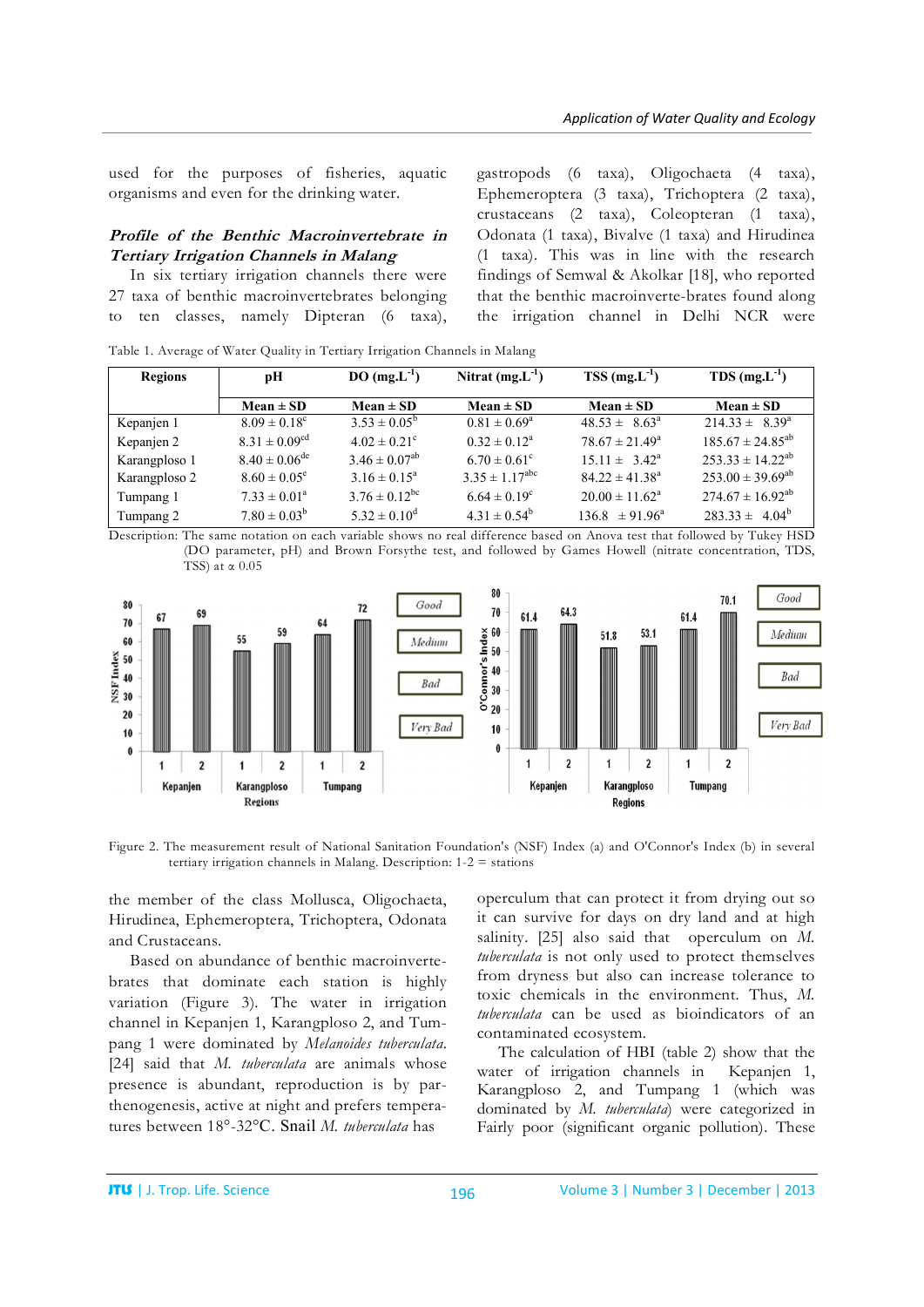three areas also had relatively low value of Shannon -Wiener diversity index (0.7-1.8). High pollution in the waters was due to the impacts of anthropogenic activity, especially application of synthetic fertilizers and pesticides in agriculture. Benthic macroinvertebrate in irrigation channel in Kepanjen 2 was dominated by Hydropschydae, Karangploso 1 by Baetidae and Tumpang 2 was dominated by *M. tuberculata* and Hydropschydae (Figure 3). The result of HBI calculation also showed that all three waters were categorizedinto fair (fairly significant organic pollution) with diversity Shannon-Wiener index values relatively high (2.4-2.8).

Aquatic benthic macroinvertebrate dominated by Hydropschydae and Baetidae indicates good water quality. Based on research by [26], who stated that the existence of Hydropschydae can be used as an indicator of good water quality. This was proven by the high survival and distribution of larval Hydropschydae in Rhine River which had better water quality than in Meuse River which had low concentrations of dissolved oxygen (1.7 mg.L-1), high ammonium concentrations (4.1 mg.L-1), and fluoride (1.3  $mg.L^{-1}$ ).



Figure 3. Abundance of macroinvertebrate bethic found in tertiary irrigation channels in Malang Description:  $1-2$  = stations

Larval Hydropsychidae were reported very sensitive to heavy metals pollution indicated by disturbance of the respiratory system by morphological changes in the larval gill. The gill

to be was blackening and reducted, when exposed to heavy metals such as cadmium and aluminum [27]. Baetidae is a family of the order Ephemeroptera. Order Ephemeroptera, Plecoptera and Trichoptera (EPT) are sensitive taxa to contaminants such as metals and insecticides. The EPT taxa usually in clean water with high DO [28].

Water quality criteria can be determined by benthic macroinvertebrate diversity index. The result of Shannon-Wiener diversity index calculation in six stations ranged from 0.7-2.8 (Figure 4). Based on index diversity criteria from Shannon-Wiener, water in Kepanjen irrigation channel 2 ( $H' = 2.6$ ), Karangploso 1 ( $H' = 2.4$ ), and Tumpang  $2$  ( $H' = 2.8$ ) were categorized into uncontaminated. While water in Karangploso 2 irrigation channel (H'=1.8) was categorized into light polluted, water in Kepanjen 1 irrigation channel (H'=1.2) was included into moderate contaminated, while water in Tumpang 1 irrigation channel (H'=0.7) was categorized into heavily polluted.

The highest value of Shannon-Wiener diversity Index was found in irrigation channel in Tumpang 2 ( $H' = 2.8$ ). Flow of the Water in this agricultural irrigation channel is 0.7 m.detik-1 (swift) and abundant riparian vegetation along this irrigation channel. According [29] riparian vegetation food provided supply for largely macroinvertebrate benthic organic eater and a safe place to receive a lot of input of organic matter (allochtonous). Riparian vegetation also has several significant benefits, such as provider of energy sources, provider of debris wood supply, provider of shade, provider of habitat for various fauna, ground protector from erosion, and as filter of sediment, phosphorus and nitrogen, so that the water quality is protected [30].

Order Ephemeroptera, Plecoptera and Trichoptera (EPT) taxa are very sensitive against pollutants [17]. Highly EPT index values indicate the increasing water quality. Based on the EPT index calculations in three research areas (Figure 5), it was found that water in Karangploso 2 and Tumpang 2 irrigation channel showed the best quality, while the quality of irrigation water in Kepanjen 1 was low. Moreover, the other regions were in the moderate category. The presence of EPT taxa groups which are not tolerant of poor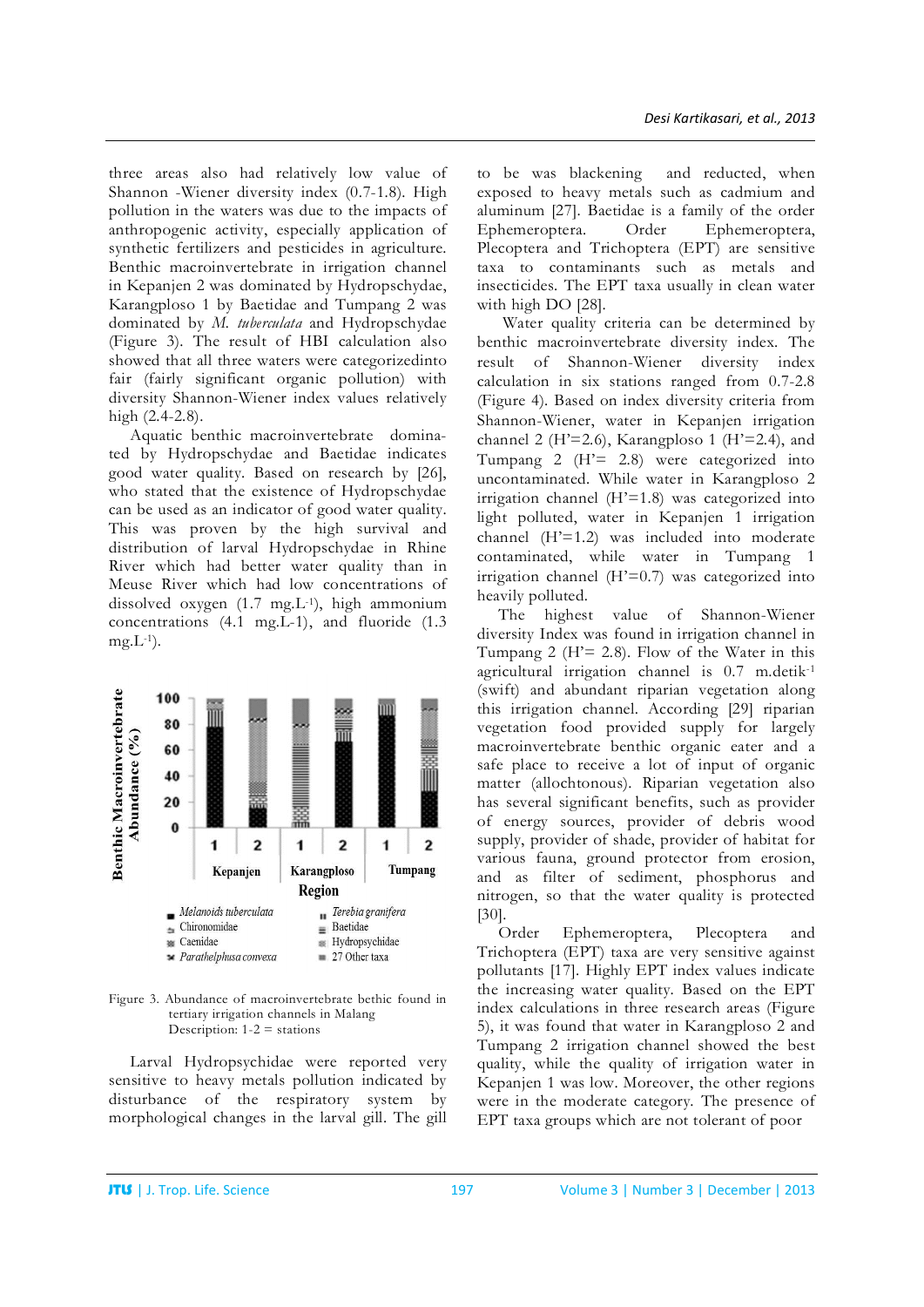

Figure 4. Shannon-Wiener diversity index macroinvertebrate bethic tertiary irrigation channels in Malang. Description:  $1-2$  = stations



Figure 5. Index Ephemeroptera, Plecoptera, Trichoptera EPT) macroinvertebrate bethic found in tertiary irrigation channels in Malang Description:  $1-2$  = stations

Table 2. Water Pollution of Tertiary Irrigation Channels in Malang based on the Value of Biotic Index (HBI and ASPT) Macroinvertebrate Benthic

| <b>Regions</b> | <b>Stations</b> | <b>HBI</b> | <b>Values Categories</b> | ASPT | <b>Values Categories</b>    |
|----------------|-----------------|------------|--------------------------|------|-----------------------------|
| Kepanjen       |                 | 6.87       | Fairly poor              | 3.60 | Probable severe pollution   |
|                | 2               | 5.65       | Fair                     | 3.33 | Probable severe pollution   |
| Karangploso    |                 | 5.59       | Fair                     | 3.80 | Probable severe pollution   |
|                | $\gamma$        | 6.66       | Fairly poor              | 4.50 | Probable moderate pollution |
| Tumpang        |                 | 6.93       | Fairly poor              | 4.40 | Probable moderate pollution |
|                | 2               | 6.35       | Fair                     | 4.43 | Probable moderate pollution |

water quality is an indication that the physical condition of the waters is still good [31].

Besides can be seen from the diversity index and EPT index, the water quality which is based on the benthic macroinvertebrate community structure can also be seen from the Hilsenhof Biotic Index (HBI) and Average Score per taxon (ASPT) calculation which is calculated from the Biological Monitoring Working Party (BMWP).

The results of HBI and ASPT index of the six waters in Malang irrigation channels (Table 2). Based on HBI value, the water quality in tertiary irrigation channels in Malang were categorized in fair (fairly significant organic pollution) to fairly poor (significant organic pollution). Based on ASPT value, the channels were included in the category of probable moderate pollution to probable severe pollution. Therefore, though, based on NSF and O'Connor's Index, the water quality in all irrigation channels were medium to good, however based on HBI and ASPT Index,

only water in Tumpang 2 irrigation channel that were categorized to good and consistently categorized into fair or probable moderate pollution. The water quality measurement by point sampling might not really represent water quality fluctuation. Therefore, the ecological index which determined by benthic macroinvertebrate. Community that living in water is more suitable. Some reports indicated that ecology indices such as BMWP, ASPT, FBI and SI for assessment of water quality of rivers based on benthic macroinvertebrate could reflect the condition of the waters [32, 33, 34].

Based on Kalyoncu & Zeybek [11] diversity measures were useful method for describing community structure, but it was not for determing the pollution level of water bodies. The same author maintains that ecological indices must be limited to environments polluted by easily degradable organic matter (sewage) and not by other types of pollutants. Benthic macroinvertebrate species are differentially sensitive to many biotic and abiotic factors in their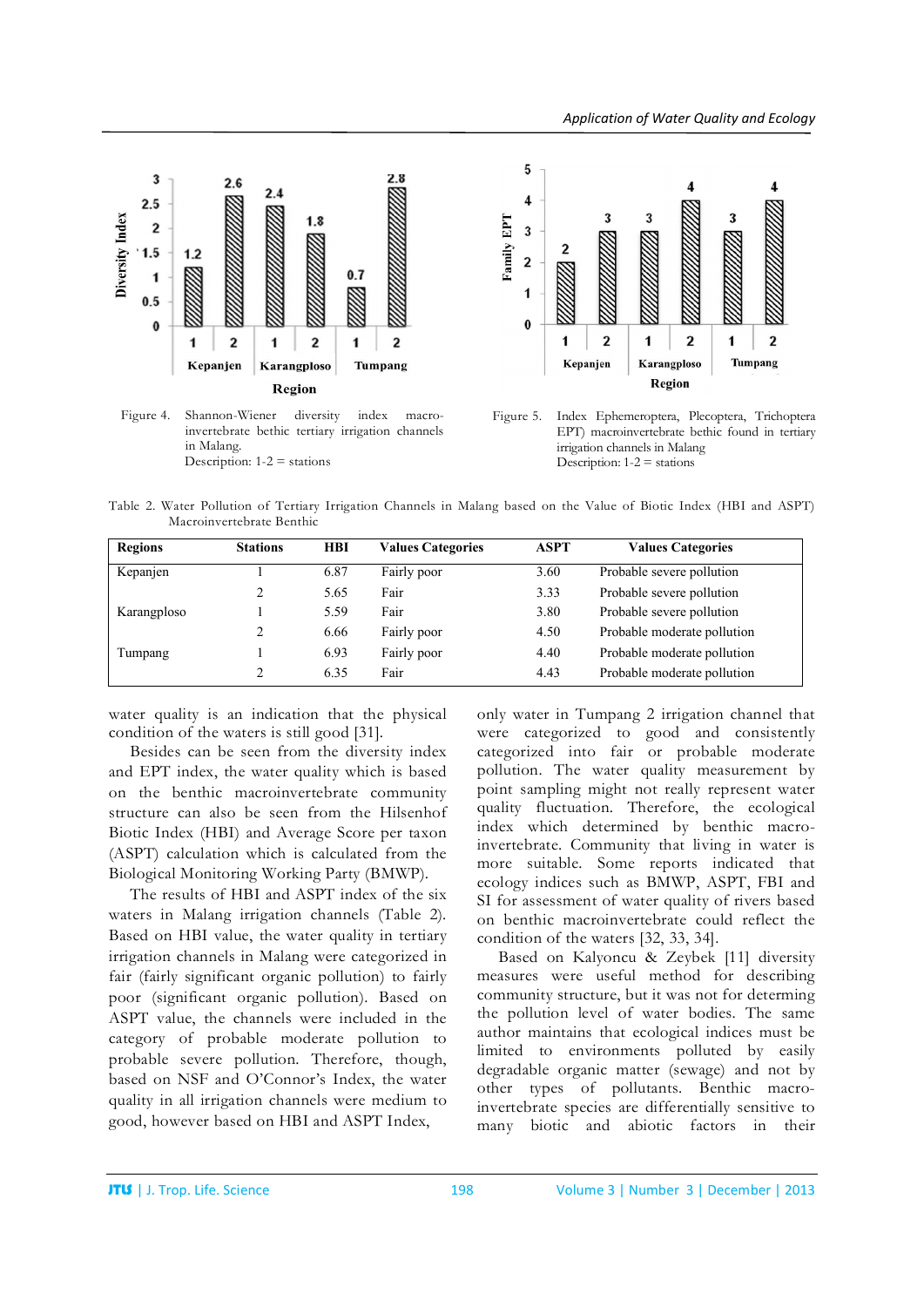environment. Consequently, macro invertebrate community structure has commonly been used as an indicator of the condition of an aquatic system [35, 36].

[37] reported that diversity indices are good for indicating physical and toxic pollution which stress most species in a community without encouraging replacement species. He warns that high diversity does indicate good quality water but low diversity may not necessarily indicate low quality. According to our results, low diversity expresses low quality and high diversity expresses good quality. The ecological index and score systems are better for assessing organic pollution and eutrophication but inappropriate for assessing toxic and physical pollution. Therefore, to obtain a fair overall assessment of the quality water, both methods is important and need to be combined with other alternative methods to evaluating biota response [38].

## **CONCLUSIONS**

The pH, DO, Nitrate, TSS and TDS in six waters of tertiary irrigation channels in Malang still met the water quality standards based on Indonesian Government Regulation No. 82 of 2001 on Management of Water Quality and Water Pollution Control Class III. More one based on NSF-WQI index and O'Connor's Index, water of irrigation channels were categoryzed medium or moderate (yellow) to good (green). Based on the benthic macroinvertebrate communities, the water quality water in irrigation channels were categorized in the fair (fairly significant organic pollution) to fairly poor (significant organic pollution). While based on the value of ASPT, the channels were included into probable moderate pollution to probable severe pollution category. Based on all indices, the water quality of Tumpang 2 irrigation channel was consistently categorized into good, fair, and probable moderate pollution.

## **ACKNOWLEDGMENT**

Deepest gratitude is addressed to Dr. Catur Retnaningdyah M.Si and Dr. Endang Arisoesilaningsih for funding this research from PHBI competitive research fund (Penelitian Hibah Bersaing Institusi) Batch 1 Brawijaya University. Thanks are also to Purnomo S.Si, the Staff of Ecology and Animal Diversity Laboratory

for helping sampling and providing tools, and other research teams, especially Budiman M.Si, Chatarina Gradict Semiun M.Si, Hamdani Dwi

Prasetyo, Khairunnas Ivansyah, Leni Agustina and Zidny Furaidah.

## **REFERENCES**

- 1. Daam MA, Rink PVJ (2010) Implications of differences between temperate and tropical freshwater ecosystems for the ecological risk assessment of pesticides. Ecotoxicology. 19: 24- 37.
- 2. Gorbach S, Haaring R, Knauf W, Werner HJ (1971) Residue analyses and biotests in ricefields of East Java treated with thiodan. Bulletin of Environmental Contamination and Toxicology. 6: 163-199.
- 3. Simpson IC, Roger PA (2002) The Impact of Pesticides on Nontarget Aquatic Invertebrates In Wetland Ricefields. Enviromental Toxicology and Chemistry. Rev 9: 1147-1154.
- 4. Ott WR (1978) Environmental Indices Theory and Practice. Ann Arbor Scin. Publ. Inc. Ann Arbor. Mich. Washington, DC.
- 5. Arimoro FO & Ikomi RB (2008) Ecological integrity of upper Warri River, Niger Delta using aquatic insects as bioindicators. Ecological Indicators. 9(3): 455-461.
- 6. Kratzer EB, Jackson JK, Arscott DB, Aufdenkampe AK, Dow CL, Kaplan LA, Newbold JD, Sweeney BW (2006) Macroinvertebrate distribution in relation to land use and water chemistry in New York City drinking water supply watersheds. Journal of the North American Benthological Society. 25(4): 954-976.
- 7. Chakona A, Phiri C, Day JA (2009) Potensial for Trichoptera communities as biological indicators of morphological degradation in riverine system. Hydrobiologia. 621: 155-167.
- Kiffney PM & Clements WH (1994) Effects of heavy metals on a macroinvertebrate assemblage from a Rocky Mountain stream in experimental microcosms. Journal of the North American Benthological Society. 13(4): 511-523.
- 9. Kaller MD & Hartman KJ (2004) Evidence of a threshold level of fine sediment accumulation for altering benthic macroinvertebrate. Hydrobiologia. 518: 95-104.
- 10. Hering D, Schmidt-Kloiber A, Murphy J, Lucke S, Zamora-Munoz C, Lopez-Rodriguez MJ, Huber T, Graf W (2009) Potential impact of climate change on aquatic insects: A sensitivity analysis for European caddisflies (Trichoptera) based on distribution patterns and ecological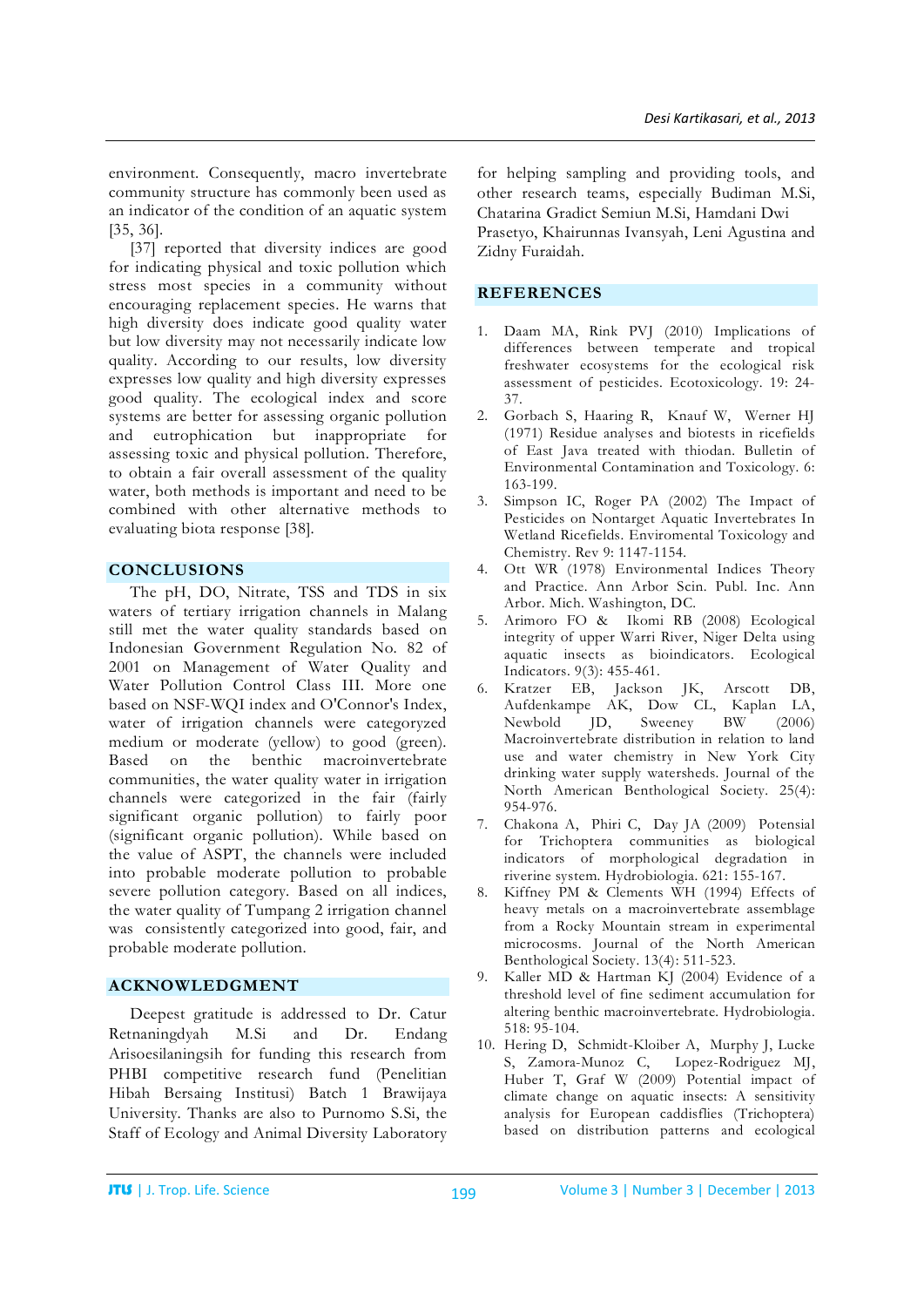preferences. Aquatic Sciences Research across Boundaries. 71(1): 3-14.

- 11. Kalyoncu H & Zeybek M (2011) An application of different biotic and diversity indices for assessing water quality: A case study in Rivers Cukurca and Isparta (Turkey). African Journal of Agricultural Research. 6(1): 19-27.
- 12. Clesceri LS, Greenberg AE, Eaton AD (1998) Standart Methods for the Examination of Water and Waste Water. 20th Ed, Washington.
- 13. Jutting WSS (1956) Critical Revision of the Javanese Freshwater Gastropods. Treubia. 23: 259-47.
- 14. Edmondson WT (1959) Freshwater Biology. Second Ed. John Wiley and Sons Inc. New York.
- 15. Quigley M (1977) Invertebrates of Streams and Rivers. A Key to Identification. Edward Arnold Publ. Ltd. London.
- 16. Ristiyanti M, Marwoto, Isnaningsih NR, Mujiono N, Heryanto, Alfiah, Riena (2011) Keong Air Tawar Pulau Jawa (Moluska, Gatropoda). Pusat Penelitian Biologi-LIPI. Jakarta.
- 17. Mandaville SM (2002) Benthic Macroinvertebrates in Freshwaters Taxa Tolerance Values, Metrics, and Protocols. (Project H-1) Soil & Water Conservation Society of Metro Halifax. New York.
- 18. Semwal N & Alkolkar P (2011) Suitability of Irrigation Water Quality of Canals In NCR Delhi. International Journal of Basic and Applied Chemical Sciences. 1(1): 60-69.
- 19. Sakthivel R (2007) TDS levels for traditional crops and TDS resistant crops India. International Journal of Environmental Sciences. 2(2): 572-580.
- 20. Retnaningdyah C & Arisoesilaningsih E (2012) Laporan Hasil Penelitian: Analisis kesesuaian indeks ekologis untuk kelayakan kualitas air irigasi di daerah Malang Raya. Universitas Brawijaya. Malang.
- 21. Ayers RS & Westcot DW (1994) Water Quality for Agriculture. FAO Irrigation And Drainage Paper 29 Rev. 1 Rome. The Scientific World Journal. 22(1): 1-10.
- 22. Retnaningdyah C & Arisoesilaningsih E (2013) Ecological Significance of Irrigation Channel Riparian to Improve Benthic Macroinvertebrates Diversity. ORAL presentation in 4th International Conference on Global Resource Conservation (ICGRC) and 10th Congress of Indonesian Society for Plant Taxonomy (ISPT) 7-8 February, 2013 at Widyaloka Convention Hall, Brawijaya University.
- 23. Oates J & Oswald H (2000) The values of the riparian zone. Water and Rivers Commission Restoration Report No. RR7. Perth.
- 24. Othman MS, Amalina R, Nadzifah Y (2012) Toxicity of Metals to a Freshwaters Snail, Melanoides tuberculata. The Scientific World Journal. 22(1): 1-10.
- 25. Mitchell AJ, Hobbs MS, Brandt TM (2007) The effect of chemical treatments on red-rim Melanoides tuberculata, an exotic aquatic snail that serves as a vector of trematodes to fish and other species in the USA. North American Journal of Fisheries Management. 27(4): 1287-1293.
- 26. Stuijfzand SC, Engels S, Ammelrooy EV, Jonker M (1999) Caddisflies (Trichoptera: Hydropsychidae) used for evaluating water quality of large european rivers. Archieves Environmental Contamination Toxicology. 36: 186-192.
- 27. Sudarso Y (2009) Potensi Larva Trichoptera Sebagai Bioindikator Akuatik. Oseanologi dan Limnologi di Indonesia. 35(2): 201-215.
- 28. Cavallaro KOR, Spies MR, Siegloch AE (2010) Ephemeroptera, Plecoptera, Trichoptera assemblages in Miranda River basin, Mato Grosso do Sul State, Brazil. Biota Neotropica. 10(2): 253- 260.
- 29. Mahajoeno E, Efendi M, Ardiansyah (2001) Keanekaragaman Larva Insekta pada Sungaisungai Kecil di Hutan Jobolarangan. Biodiversitas. 2(2): 133-139.
- 30. Richardson D, Holmes PM, Esler KJ, Galatowitsch SM, Stromberg JC, Kirkman SP, Pysek P, Hobbs PJ (2007) Riparian vegetation: degradation, alien plant invasions, and restoration prospects. Diversity and Distributions. 13: 126- 139.
- 31. Dudgeon D (1994) Endangered ecosystem: a review of threats to tropical Asian running water. Hydrobiologia. 248: 167-191.
- 32. Duran M (2006) Monitoring water quality using benthic macroinvertebrates and physicochemical parameters of the Behzat Stream (Tokat, Turkey). Polish Journal Environment Studies. 15(5): 709- 717.
- 33. Kazancı N, Dugel M, Girgin S (2008) Determination of indicator genera of benthic macroinvertebrate communities in running waters in western Turkey. Hydrobiologia. 1(1): 1-16.
- 34. Kalyoncu H, Akyildirim GH, Yorulmaz B (2009) The Comparison of the Diversity and Biotic Indices with Physical-Chemical Analyses Applied to Macroinvertebrate Community to Determine the Water Quality. International Conference On Lakes and Nutrient Loads-Pocrades, 24-26 April 2009 at Agricultural University of Tirana, Albania.
- 35. Friberg N, Sandin L, Furse MT, Larsen ES, Clarke RT (2006) Comparison of macroinvertebrate sampling methods in Europe Hydrobiologia. 566: 365-378.